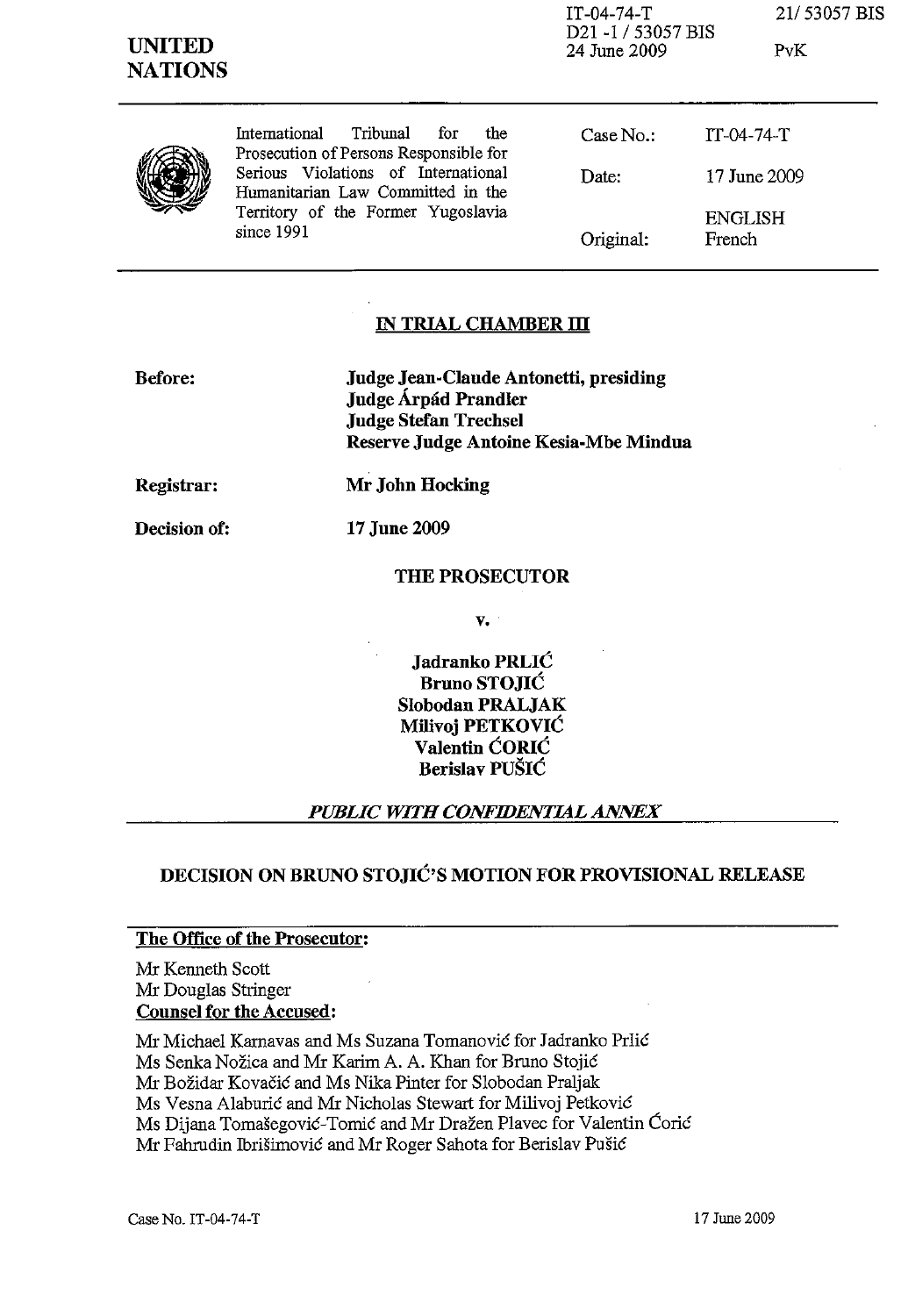### **I. INTRODUCTION**

1. **TRIAL CHAMBER ill** ("Chamber") of the International Tribunal for the Prosecution of Persons Responsible for Serious Violations of International Humanitarian Law Committed in the Territory of the Former Yugoslavia since 1991 ("Tribunal") is seized of a motion for provisional release from the Accused Bruno Stojić ("Accused Stojić"), with six confidential annexes ("Confidential Annexes A to G"), filed confidentially by Counsel for the Accused Stojic ("Stojic Defence") on 15 May 2009.

#### **II. PROCEDURAL BACKGROUND**

2. **On** 15 May 2009, the Stojic Defence confidentially filed the "Motion of Bruno Stojic for Provisional Release on Humanitarian Grounds during Summer Judicial Recess" ("Motion"), in which it requests, on humanitarian grounds, the provisional release of the Accused Stojic to Komarna, Republic of Croatia, between 27 July and 14 August 2009, for the maximum allowable time, to be determined by the Chamber,'

3. **On** 19 May 2009, the Ministry of Foreign Affairs of the Netherlands wrote a letter to the Tribunal indicating that it did not object to the provisional release of the Accused Stojić.<sup>2</sup>

4. On 27 May 2009, the Chamber issued an oral ruling setting a time limit of 5 June 2009 for the Office of the Prosecutor ("Prosecution") to reply to the Motion, $3$ 

5. On 5 June 2009, the Prosecution confidentially filed the "Prosecution Consolidated Response to the Stojic, Petkovic and Pusic Applications for Provisional Release During the 2009 Summer Recess" ("Response"), in which it objects, *inter alia*, to the provisional release of the Accused Stojic and requests that the Chamber order a stay of this Decision, in the event that the Chamber orders the provisional release of Bruno

<sup>&</sup>lt;sup>1</sup> Motion, para. 1.

<sup>&</sup>lt;sup>2</sup> Letter of consent to the provisional release of Bruno Stojic from the Ministry of Foreign Affairs of the Kingdom of the Netherlands, dated 19May 2009.

 $3$  Transcript in French, ("T(F)") 27 May 2009, p. 40819, private session.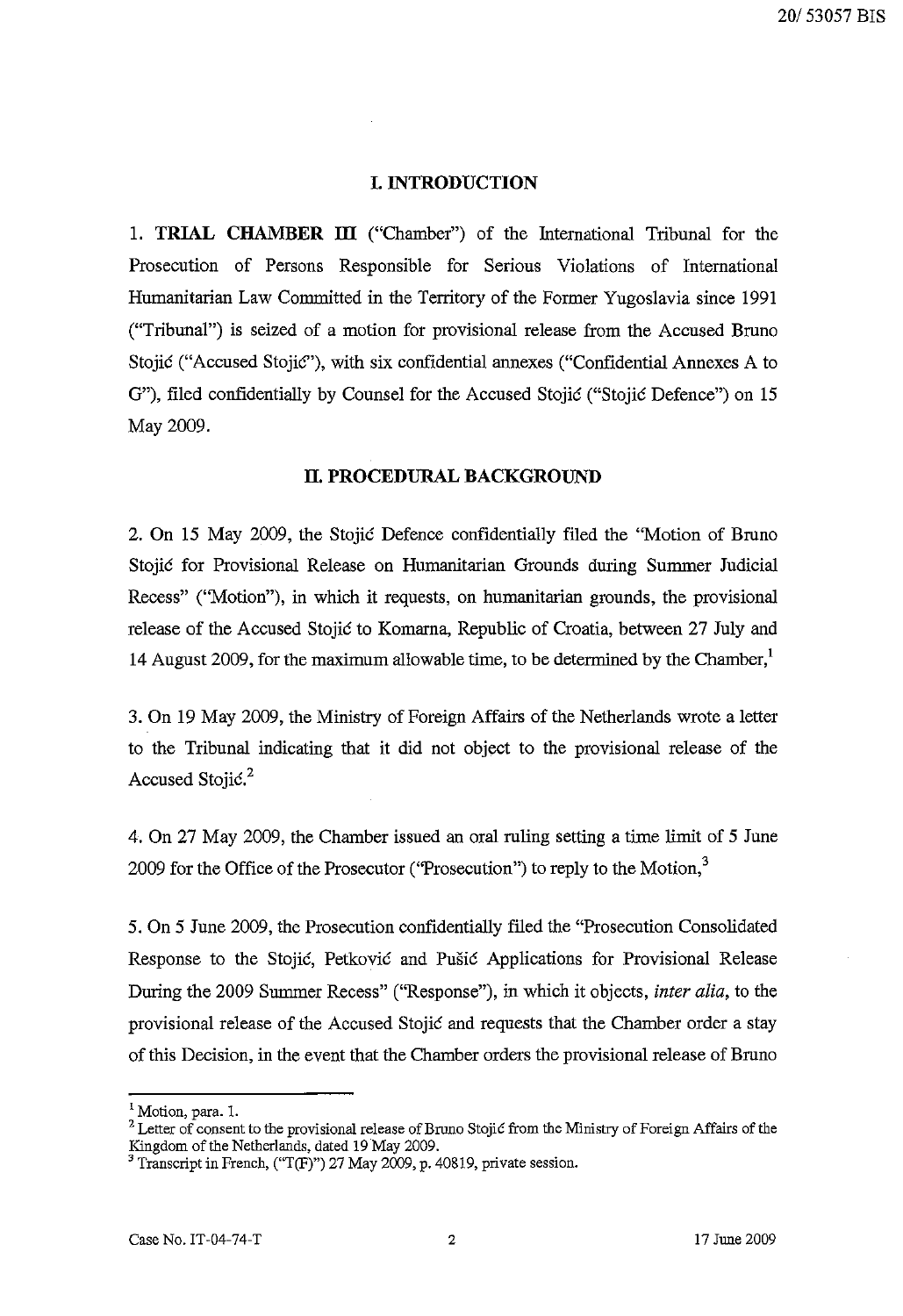Stojic and until the Appeals Chamber has ruled on the appeal the Prosecution intends to lodge against this Decision.<sup>4</sup>

#### **ill APPLICABLE LAW**

6. Rule  $65$  (A) of the Rules of Procedure and Evidence ("Rules") stipulates that once detained, an accused may not be released except by an order of a chamber. In compliance with Rule 65 (B) of the Rules, the Chamber may order a provisional release only after giving the host country and the state to which the accused seeks to be released the opportunity to be heard and only if it is satisfied that the accused will appear for trial and, if released, will pose no danger to any victim, wituess or other person.

7. In accordance with Tribunal established case-law, the decision to grant or deny provisional release pursuant to Rule 65 of the Rules stems from the discretionary power of the Chamber.<sup>5</sup> In order to determine if the conditions laid out in Rule 65 (B) of the Rules have been met, the Chamber must take into consideration all the relevant factors which a reasonable Trial Chamber would have been expected to take into account before coming to a decision.<sup>6</sup> The Chamber must then provide a reasoned opinion for its decision on this matter.<sup>7</sup> The relevance of the presented material and the weight to be accorded to it are appraised on a case-by-case basis.<sup>8</sup> Because it relies

<sup>&</sup>lt;sup>4</sup> Response, see in particular paras 44 and 45.

<sup>&</sup>lt;sup>5</sup> The Prosecution v. Jovica Stanišić and Franko Simatović, Case No. IT-03-69-AR65.4, "Decision on Prosecution Appeal of Decision on Provisional Release and Motions to Present Additional Evidence Pursuant to Rule 115", 26 June 2008 *("Jovica Stanišić* Decision"), para. 3; The Prosecutor v. *Milutinovic et al.,* Case No. IT-05-S7-AR65.2, "Decision on Interlocutory Appeal of Denial of Provisional Release During the Winter Recess", 14 December 2006 *("Milutinovic* Decision"), para. 3; *The Prosecutor v. Popovic et 01.,* Case No. IT-65-SS-AR65.2, "Decision on Defence's Interlocutory Appeal of Trial Chamber's Decision' Denying Ljubomir Borovcanin Provisional Release", 30 June 2006, para. 5; *The Prosecutor v. Prlic et 01.,* Case No. IT-04-74-AR65.7, "Decision on Prosecution's **Appeal from** *Decision relative a la Demande de mise en liberte provisoire de l:Accuse Petkovic* **Dated**  31 March 2OOS", 21 April200S *("PetkovicDecision"),* para. 5; *The Prosecutor v. Prlic et 01.,* Case No. IT -04-74-AR65.S, "Decision on Prosecution's Appeal from *Decision relative* ii *la Demande de mise en liberte proviso ire de l'Accuse Prlic* Dated 7 April 200S", 25 April 200S *("Prlic* Decision of 25 April 200S "), para. 7.

*<sup>6</sup> The Prosecutor v. Mico StaniSic,* Case No. IT-04-79-AR65.1, "Decision on Prosecntion's Interlocutory Appeal of Mico Stanišic's Provisional Release", 17 October 2005 *("Mico Stanišic* Decision"), para. 8; *Jovica Stanišić* Decision, para. 35; Petković Decision, para. 8; Prlić Decision of 25 April 200S, para. 10.

<sup>7</sup>*Jovica StaniJicDecision,* para. 35; *PetkovicDecision,* para. 8; *PrlicDecision* of 25 April 2008, para. 10; Mico Stanišic Decision, para. 8.

<sup>&</sup>lt;sup>8</sup> Jovica Stanišić Decision, para. 35; *Petković* Decision, para. 8; *Prlić* Decision of 25 April 2008, para. 10.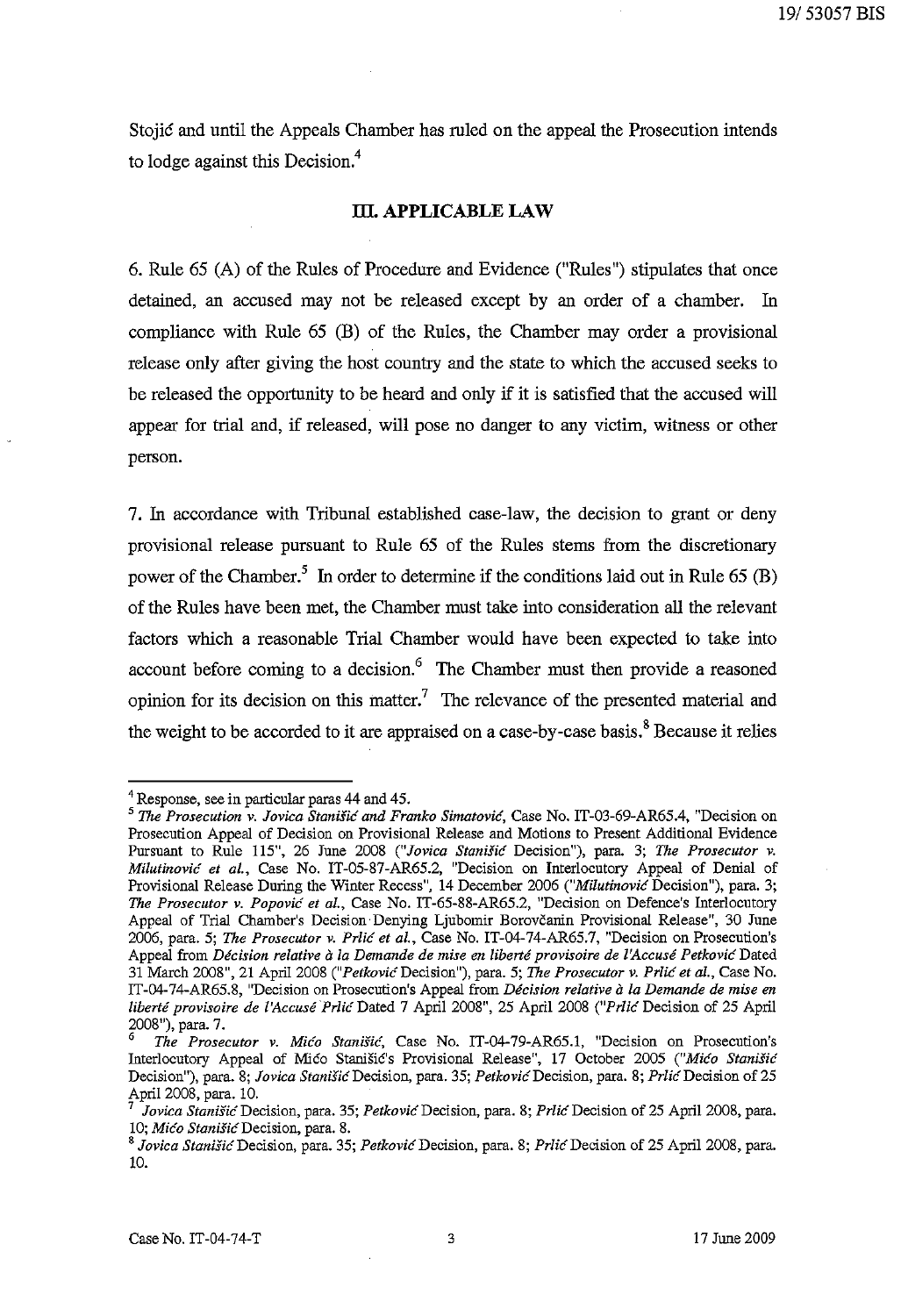first and foremost on the facts in the case, each request for provisional release, as the Appeals Chamber recalls notably in its Decision of 5 June 2009, is examined in the light of the particular circumstances of the accused.<sup>9</sup> The Chamber must examine these circumstances as they are at the time of reaching a decision on the provisional release, but also, as much as can be foreseen, on the circumstances at the time the accused is expected to return to the Tribunal.<sup>10</sup>

8. In accordance with recent Appeals Chamber case-law, the close of the Prosecution case constitutes a significant enough change in circumstance to warrant a renewed and detailed assessment of the risk of flight by the Accused.<sup>11</sup> In these circumstances, and even if the Trial Chamber is convinced that sufficient guarantees have been presented, it must only exercise its discretionary power to grant provisional release if sufficiently compelling humanitarian grounds tip the scales in its favour.<sup>12</sup> Consequently, provisional release will only be granted "at a late stage of proceedings, and in particular after the close of the Prosecution case, when sufficiently compelling humanitarian grounds exist to justify the release and, even when provisional release is found to be justified in light of the nature of the circumstances, the length of the release should nonetheless be proportional to these circumstances. $13$ 

9. Nevertheless, in accordance with Appeals Chamber jurisprudence, the Chamber is uniquely suited to assess whether the procedural circumstances, such as, for example, the close of the Prosecution case, increase the risk of flight by the Accused while on provisional release. 14

*<sup>9</sup> The Prosecutor* v. *Boskovski and" Tarculovski* Case No. IT-04-82-AR65.1, "Decision on Johan *Tarculovski* 's Interlocutory Appeal on Provisional Release", 4 October 2005 *("Tarculovski* Decision"), para. 7; *Jovica Stanišić* Decision, para. 35; *Petković* Decision, para. 8; *Prlić* Decision of 25 April 2008, para. 10; *Mico StanisicDecision,* para. 8. *The Prosecutor* v. *Prlic et 01.,* Case No. IT-04-074-AR65.14, Decision on "Jadranko Prlić's Appeal Against the *Décision Relative a la Demande de Mise en Liberté Provisoire de l'Accuse Prlic,* of 9 April 2009 ", 5 June 2009, para. 13 *("Prlic* Decision of 5 June 2009").

<sup>&</sup>lt;sup>10</sup> Jovica Stanišić Decision, para. 35; Petković Decision, para. 8; Prlić Decision of 25 April 2008, para. 10, Mico Stanišic Decision, para. 8.

<sup>11</sup>*The Prosecutor* v. *Prlic et al.,* Case No. IT-04-074-AR65.5, "Decision on Prosecution's Consolidated Appeal against Decisions to Provisionally Release the Accused Prlic, Stojic, Praljak, Petkovic and CoriC", 11 March 2008 ("PrlicDecision of 11 March 2008"), para. 20.

<sup>12</sup>*Prlic* Decision of 11 March 2008, para. 21; *Prlic* Decision of 25 April 2008, para. 16; *Petkovic*  Decision, para. 17.

<sup>&</sup>lt;sup>13</sup> Petkovic Decision, para. 17; Prlic Decision of 25 April 2008, para. 16.

*<sup>14</sup> MilutinovicDecision,* **para. 15.**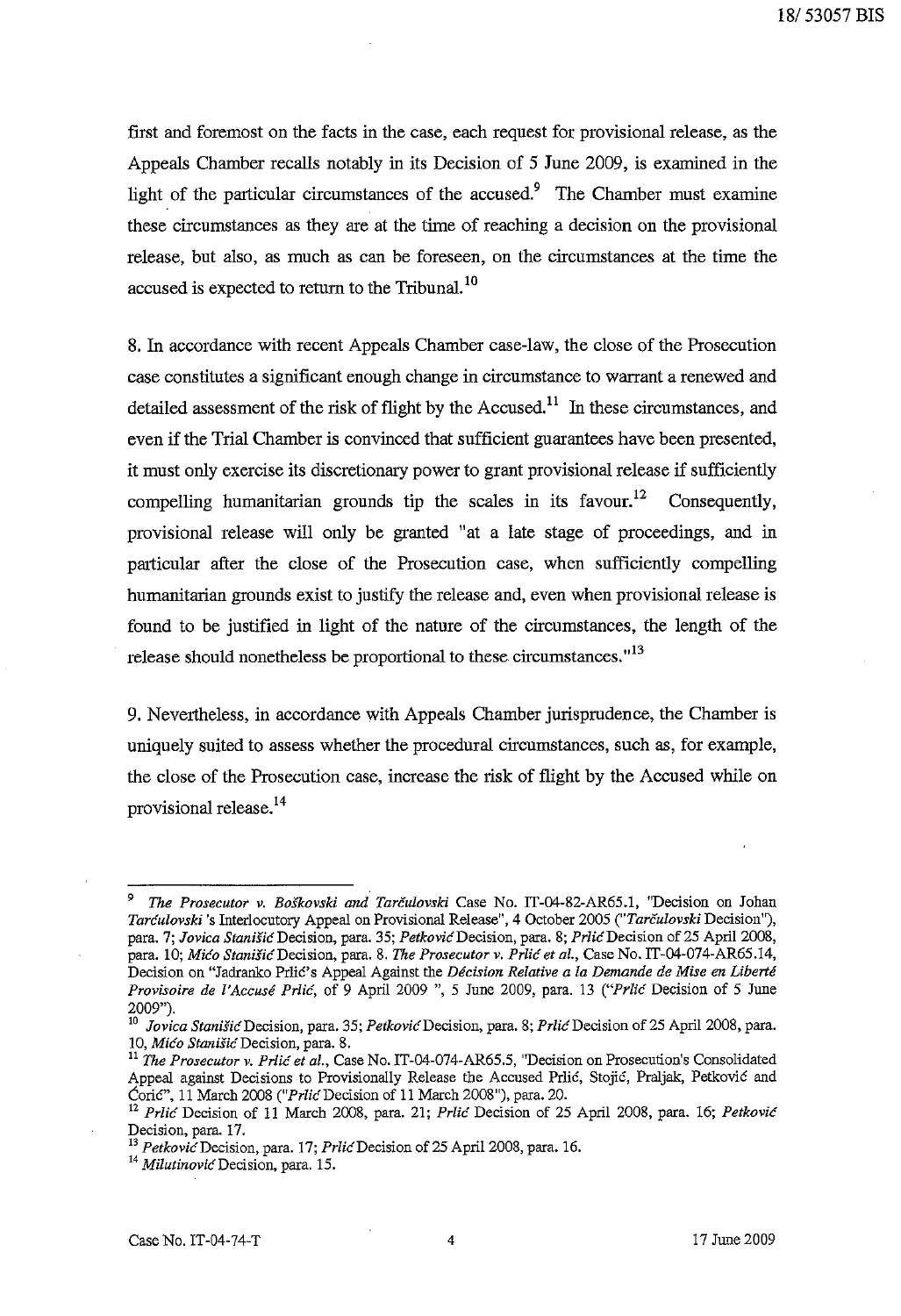#### **IV. ARGUMENTS OF THE PARTIES**

10. In support of its Motion, the Stojic Defence maintains that (1) the Accused Stojic has always complied with all the conditions set out when the previous provisional releases were granted,  $15$  (2) that the authorities of the Republic of Croatia have, once again, undertaken to ensure that the Accused Stojic conforms to all conditions imposed by the Chamber if it decides to grant provisional release to the Accused and that the Government of the Republic of Croatia honoured its commitments in this regard when the Accused Stojic was previously granted provisional release;<sup>16</sup> (3) that the Accused Stojić surrendered to the Tribunal voluntarily.<sup>17</sup> Lastly, the Accused Stojic undertakes to comply with the conditions and limitations imposed by the Chamber, and adds that he agrees to be placed under home confinement in the event that the Chamber were to grant him a lengthier period of provisional release than previously.18

11. With regard to the humanitarian grounds which it deems sufficiently compelling to justify the provisional release of the Accused Stojic, the Stojic Defence raises the state of health of the brother, wife, mother-iu-law and sister-in-law of the Accused Stojić.<sup>19</sup> It also contends that the parents of the Accused Stojić are not able to travel to The Hague due to serious physical and psychological problems.<sup>20</sup> In this regard, the Stojic Defence has transmitted, to the Chamber, medical certificates dated 18 April 2009, 28 April 2009, 29 April 2009, 8 May 2009 and 14 May 2009 indicating the physical problems of the wife, mother-in-law, father, sister-in-law and brother of the Accused Stojić.<sup>21</sup> The Stojić Defence further contends that the humanitarian grounds

<sup>&</sup>lt;sup>15</sup> Motion, para.18.

<sup>&</sup>lt;sup>16</sup> Motion, para. 15; Confidential Annex F.

<sup>&</sup>lt;sup>17</sup> Motion, para. 16.

<sup>&</sup>lt;sup>18</sup> Motion, para. 18.

 $19$  Motion, paras 5 to 14.

 $20$  Motion, para. 9.

<sup>&</sup>lt;sup>21</sup> Motion, paras 5 to 14. Medical certificate of the wife of the Accused Stojić, attached in Confidential Annex A to the Motion, dated 18 April 2008; Medical certificate of the mother-in-law of the Accused Stojić, attached in Confidential Annex D to the Motion, dated 28 April 2009; Medical certificate of the father of the Accused Stojić, attached in Confidential Annex B to the Motion, dated 29 April 2009; Medical certificate of the sister-in-law of the Accused Stojic, attached in Confidential Annex E to the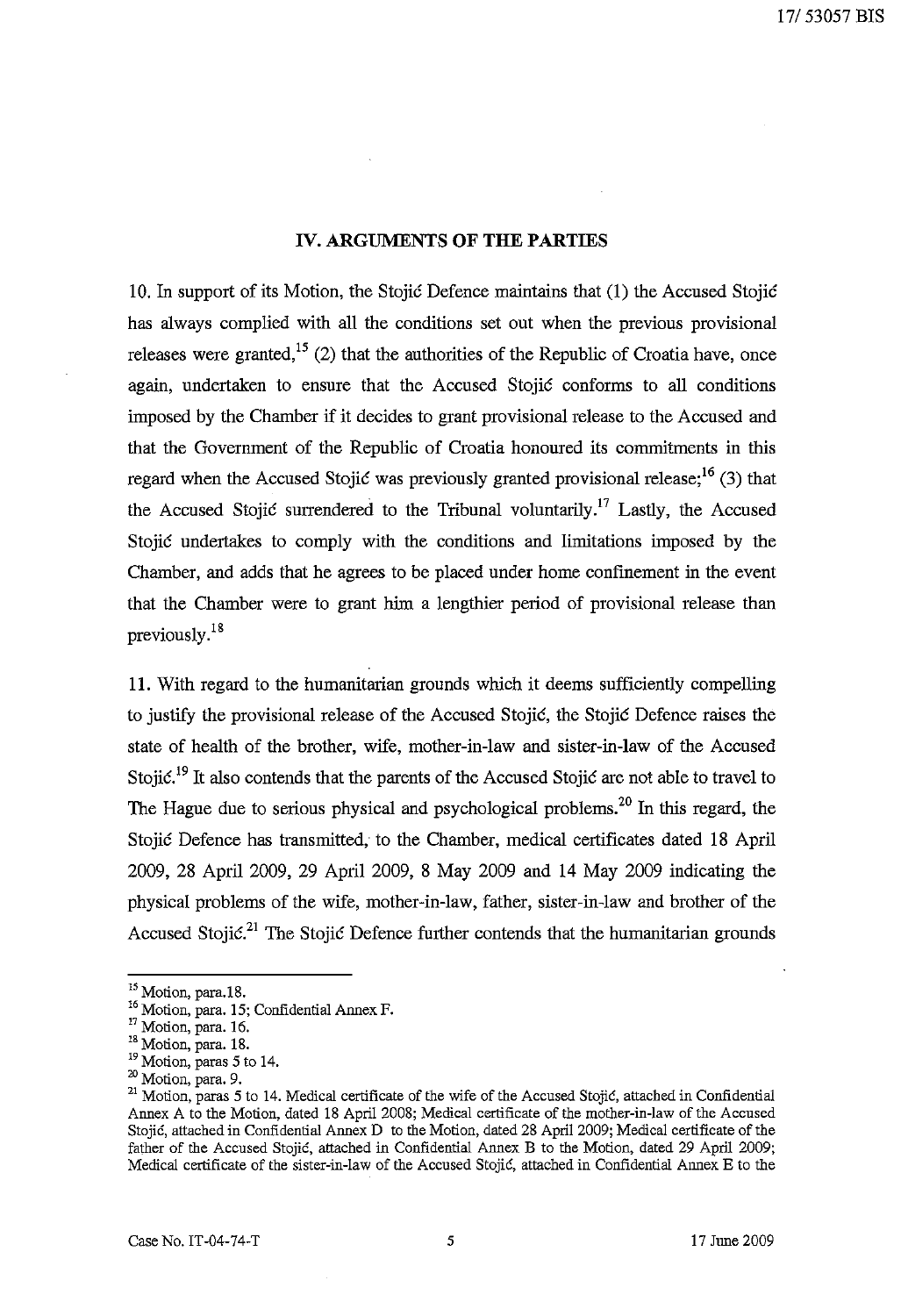raised in previous requests for the provisional release of the Accused Stojie are still valid.<sup>22</sup>

12. The Stojie Defence submits that, on account of the exceptional circumstances raised in its Motion, the provisional release of the Accused Stojie to the Republic of Croatia during the 2009 summer judicial recess would have, as was the case for previous provisional releases he has benefited from, positive implications for the physical and emotional health of his wife. $^{23}$  The Stojic Defence further submits that the provisional release of the Accused Stojić to the Republic of Croatia during the 2009 summer judicial recess would allow him to spend time with his three children.<sup>24</sup> Lastly, the Stojić Defence contends that the state of health of several family members of the Accused Stojie is cause for concern as it has an effect on his wellbeing, both physical and psychological, and that it is in the interest of justice for him to be able to withstand the stress generated by a long and exhausting trial.<sup>25</sup> In this regard, the Stojie Defence notes that a provisional release to the Republic of Croatia for the period of the 2009 summer judicial recess would allow him to help his family members to overcome their difficulties, thereby alleviating his own anxiety.<sup>26</sup>

13. In its Response, the Prosecution objects to the provisional release of the Accused Stojić on the grounds, *inter alia*, that the existence of a judicial recess cannot be a basis to justify the provisional release of the Accused Stojić;<sup>27</sup> that the risk of flight of the said Accused is too considerable at this stage of the proceedings, even if the Stojie Defence has nearly completed the presentation of its case, and that the surveillance of the Croatian authorities, whose aim is to prevent and reduce the risk of flight, proved inadequate, and that they omitted to transmit to the Chamber reports attesting to the meetings between witness Tomic and the Accused Prlic and Pušic during previous provisional releases; $^{28}$  lastly, that neither the considerations advanced by the Accused Stojić, nor the documents provided in support of the Motion, constitute sufficiently

Motion, dated 8 May 2009; Medical certificate of the brother of the Accused Stojic, attached in Confidential Annex C to the Motion, dated 14 May 2009.

<sup>&</sup>lt;sup>22</sup> Motion, para. 5.

 $23$  Motion, para. 7.

 $24$  Motion, para. 8.

<sup>&</sup>lt;sup>25</sup> Motion, para. 12.

<sup>26</sup> Motion, para. 12.

 $27$  Motion, paras 2 and 11 to 13.

<sup>28</sup> Response, paras 3 and 14 to 19.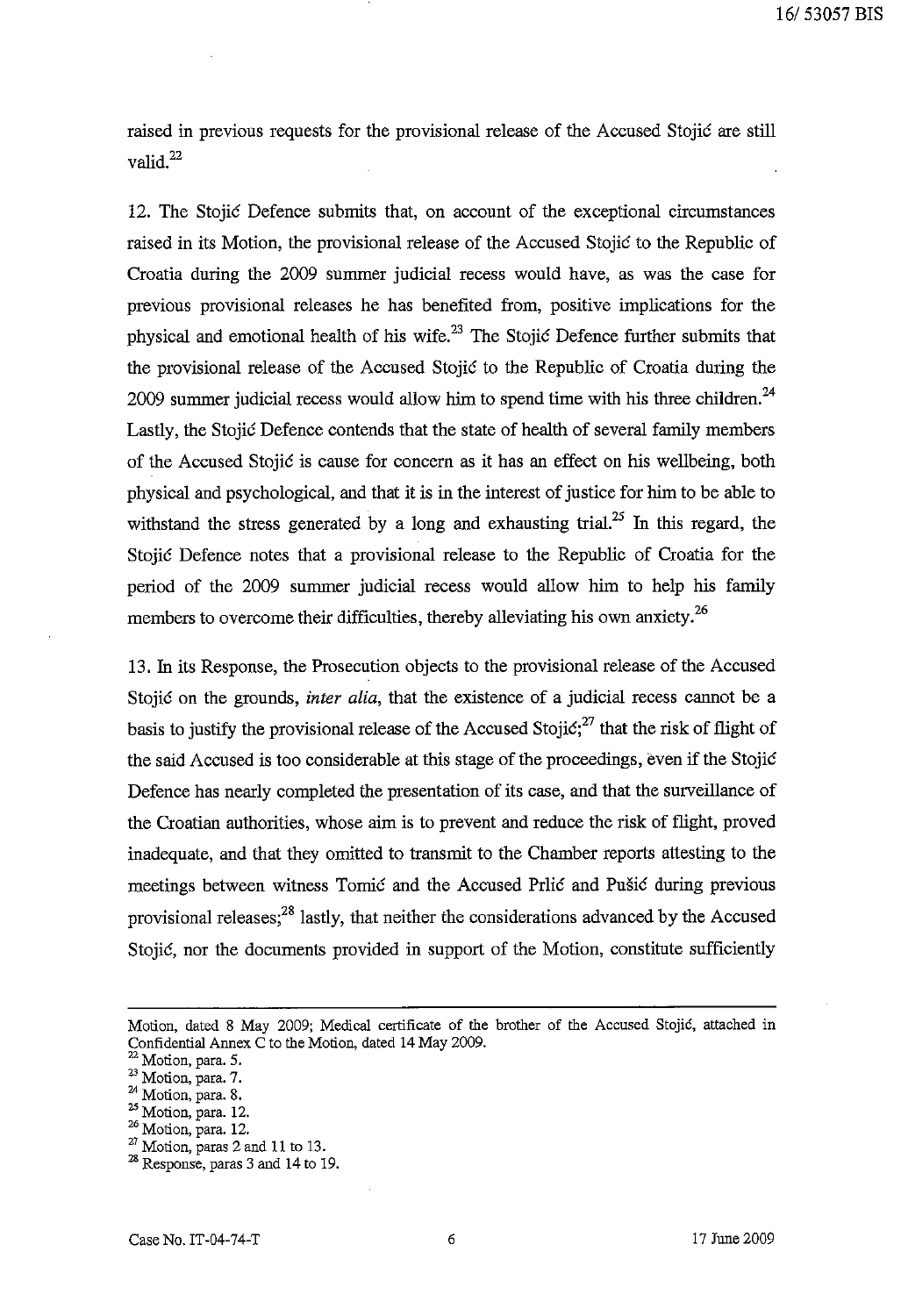compelling humanitarian grounds to justify the Motion.<sup>29</sup> In this regard, the Prosecution notes that no document has been provided to indicate the impossibility for certain faruily members of the Accused Stojic - notably his children, his brother, his sister-in-law and his mother-in-law  $-$  to travel to The Hague in order to visit him.<sup>30</sup> The Prosecution further notes that the Accused Stojic specifically confirmed that the state of health of his wife did enable her to travel to The Hague to visit the Accused Stojic.<sup>31</sup> Furthermore, the Prosecution notes that the negative implications for the mental state of health of the Accused Stojic, on account of the precarious state of health of his family members, have not been substantiated.<sup>32</sup> If these were confirmed, the Prosecution submits that the Accused Stojic could undergo medical and psychological treatment within the territory of the Kingdom of the Netherlands.<sup>33</sup>

14. The Prosecution contends, however, that were the Chamber to grant the Motion, the duration of the provisional release of the Accused Stojic should be proportional and limited to the minimum period required by the compelling circumstances claimed by the said Accused, and that his provisional release should be subject to strict conditions which are similar or stricter than those imposed during his previous provisional release, and that they should apply within the context of a home confinement. 34

15. Finally, were the Chamber to grant the Motion, the Prosecution requests that the Chamber stay the enforcement of this decision until the appeal it intends to lodge has been ruled upon.<sup>35</sup>

#### **IV. DISCUSSION**

16. The Chamber notes, *in limine,* that in accordance with Rule 65 (B) of the Rules, the Government of the Kingdom of the Netherlands, the host country, informed the

<sup>&</sup>lt;sup>29</sup> Response, paras 3 and 20 to 22.

 $30$  Response, para. 25.

<sup>&</sup>lt;sup>31</sup> Response, para. 25.

<sup>&</sup>lt;sup>32</sup> Response, paras 26 to 28.

<sup>&</sup>lt;sup>33</sup> Response, para. 26.

<sup>&</sup>lt;sup>34</sup> Response, paras 4 and 37 to 43.

<sup>35</sup> Response, para. 44.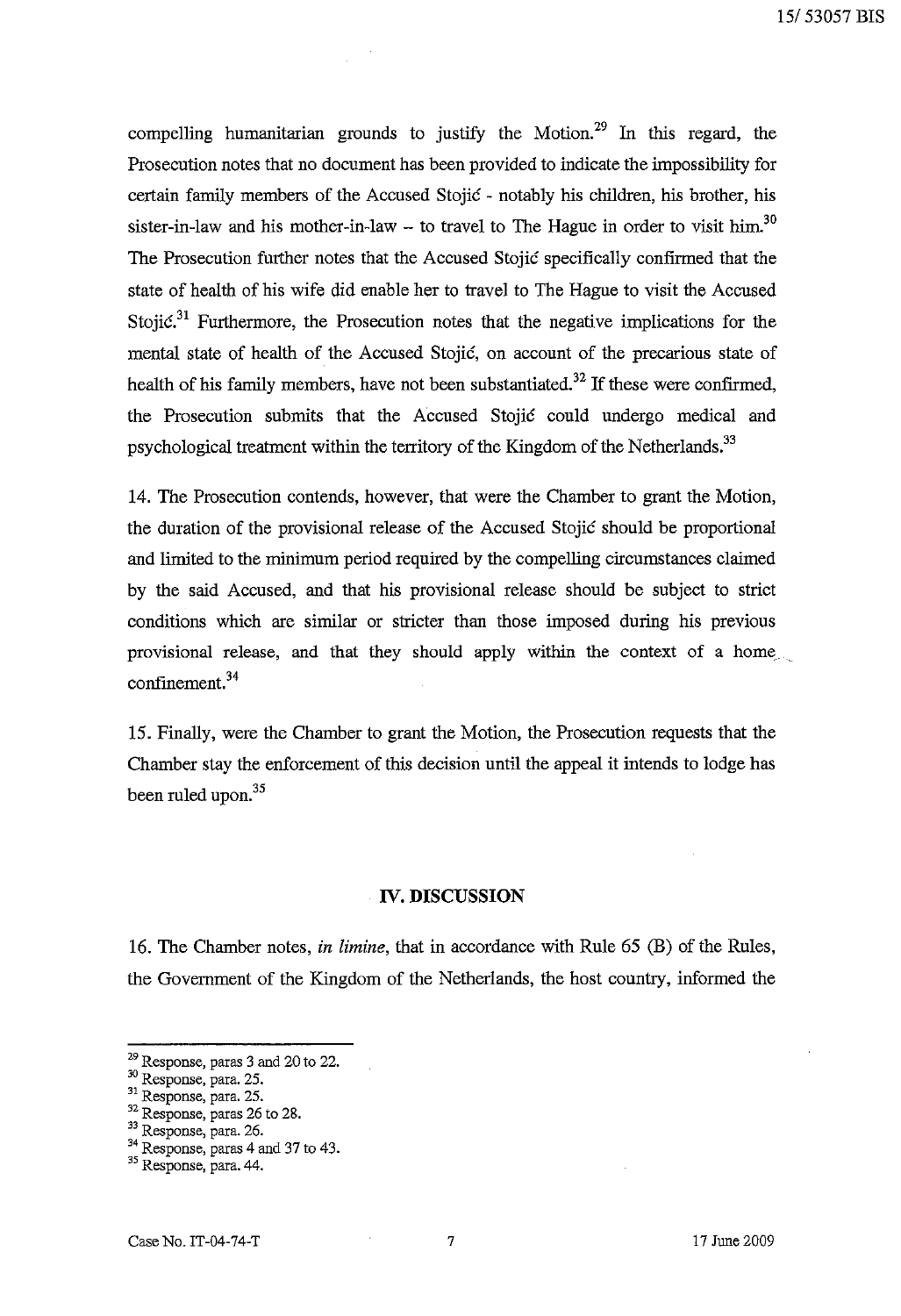Chamber, in its letter dated 19 May 2009, that it was not opposed to the procedure for a possible provisional release.<sup>36</sup>

17. In its letter of 21 April 2009, the Government of the Republic of Croatia supplied guarantees that the Accused Stojic, should he be granted provisional release by the Chamber, will not influence or place in danger, during his provisional release, victims, witnesses, or other persons, and will return to The Hague on the date ordered by the Chamber.<sup>37</sup>

18. The Chamber also notes the indication from the Government of the Republic of Croatia, in its letter of 21 April 2009, that the simultaneous departure and return of the Accused on provisional release would be more efficient from an economic and security standpoint.<sup>38</sup> The Chamber takes note of the desire expressed by the Republic of Croatia, and, despite its wish to preserve effective co-operation between the Tribunal and the Government of the Republic of Croatia, finds that constraints associated with security and the proper conduct of the trial require that the departures and returns of those granted provisional release by the Chamber take place in several phases.

19. The Chamber further notes that the Accused Stojic has respected all the conditions and guarantees imposed when he was previously granted provisional release pursuant to the orders and decisions of the Trial Chambers rendered on: 30 July 2004, $^{39}$  15 July 2005,40 26 June 2006,41 8 December 2006,42 26 June 2006,43 8 December 2006,44 11 June 2007,<sup>45</sup> 29 November 2007,<sup>46</sup> 29 April 2008,<sup>47</sup> 17 July 2008,<sup>48</sup> and 2 December

<sup>&</sup>lt;sup>36</sup> Letter of 19 May 2009, from the Ministry of Foreign Affairs of the Kingdom of the Netherlands.

<sup>&</sup>lt;sup>37</sup> Letter from the Ministry of Justice of the Republic of Croatia, attached in Confidential Annex F

<sup>&</sup>lt;sup>38</sup> Letter of 21 April 2009 from the Ministry of Justice of the Republic of Croatia, attached in Confidential Annex F.

<sup>&</sup>lt;sup>39</sup> Prosecutor v. Prlić et al., Case No. IT-04-74-PT, "Order on Provisional Release of Bruno Stojić", 30 July 2004.

<sup>&</sup>lt;sup>40</sup> Prosecutor v. Prlić et al., Case No. IT-04-74-PT, "Decision on Bruno Stojić's Motion for Variation of Conditions of Provisional Release", 15 July 2005.

<sup>&</sup>lt;sup>41</sup> 'Decision on Motion for Provisional Release of the Accused Stojić", 26 June 2006.

<sup>&</sup>lt;sup>42</sup> "Decision on Motion for Provisional Release of the Accused Stojić", 8 December 2006.

<sup>&</sup>lt;sup>43</sup> "Decision on Motion for Provisional Release of the Accused Stojić", 26 June 2006, confidential.

<sup>&</sup>lt;sup>44</sup> "Decision on Motion for Provisional Release of the Accused Stojić", 8 December 2006, partially confidential.

<sup>&</sup>lt;sup>45</sup> "Decision on Motion for Provisional Release of the Accused Stojic", 11 June 2007, with Confidential Annex.

<sup>46 &</sup>quot;Decision on Motion for Provisional Release of the Accused Stojic", 29 November 2007, with Confidential Annex.

 $47$  Further Decision to the Decision on Provisional Release of the Accused Stojic, 29 April 2008.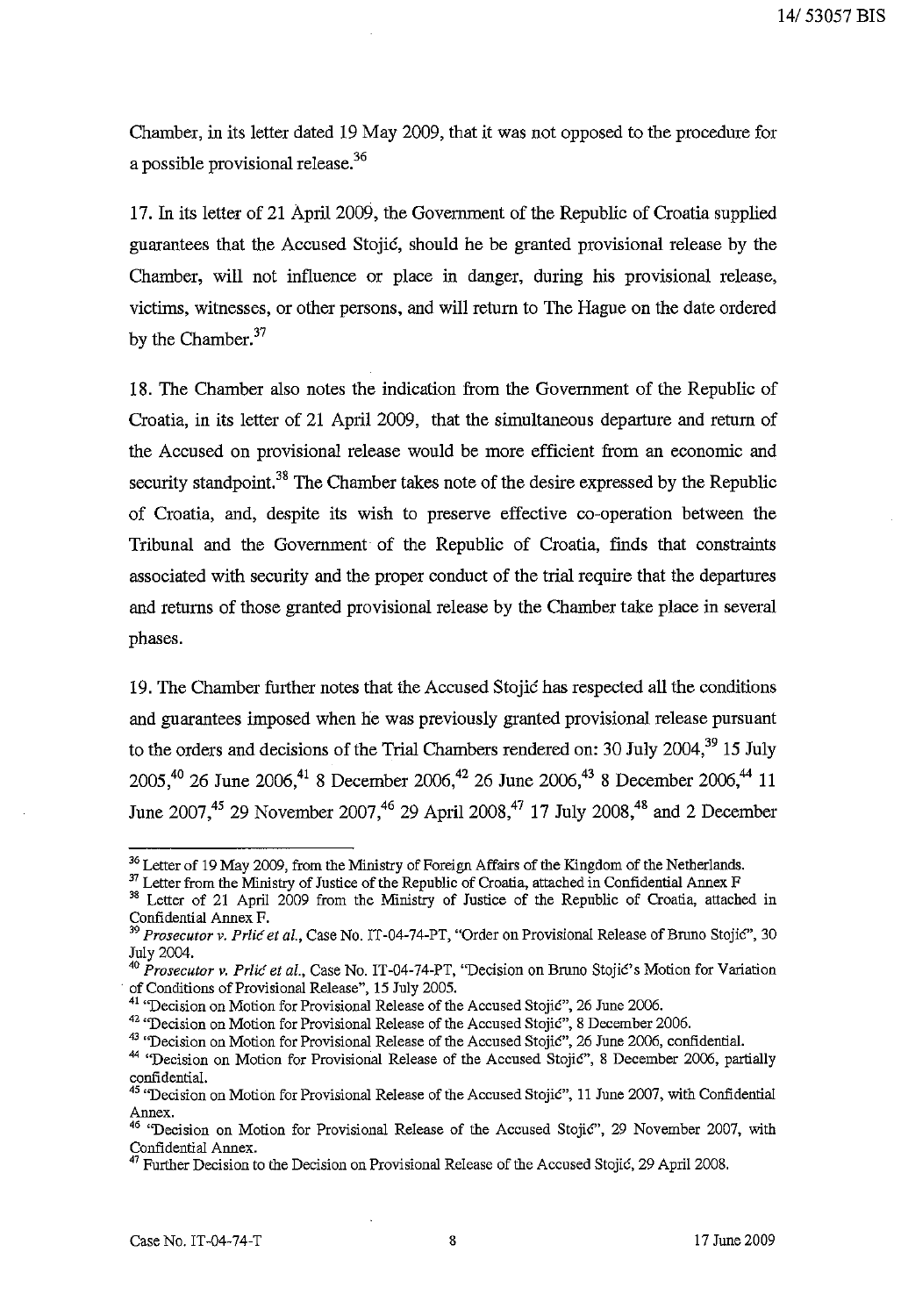$2008<sup>49</sup>$  Contrary to the Prosecution's submissions,<sup>50</sup> the Chamber notes that the allegations of violation of the terms of the orders on provisional release by two of Bruno Stojic's co-accused have no bearing on the risk of flight by the Accused Stojic, and, in this case, do not affect the guarantees provided by the Government of the Republic of Croatia. Furthermore, even if, according to the Appeals Chamber, the closing of the Prosecution case constitutes an important change in the circumstances requiring a new and detailed assessment of the risk of flight of an accused,  $51$  and even if the Stojic Defence has nearly fmished the presentation of its case, the Chamber holds that the guarantees to reappear in order to offset the risk of flight, such as those that might be imposed on the Accused Stojic, neutralise all possible risk of flight. Regarding his respectful conduct during his earlier provisional releases, the Chamber is assured that the Accused Stojic, if released, will appear for the continuation of his trial.

20. For these same reasons, and should the Accused Stojic be granted provisional release to the Republic of Croatia, the Chamber is of the opinion that the Accused Stojic will not pose a danger to victims, witnesses and other persons.<sup>52</sup>

21. Nevertheless, according to the Appeals Chamber, regarding the advanced stage of the proceedings and the close of the Prosecution case, the Chamber has the duty to determine, in addition, if the humanitarian grounds put forward by Stojic Defence are sufficiently compelling to justify the provisional release of the Accused Stojic. $53$ 

22. The Prosecution contends that the submissions of the defence teams, notably that of the Accused Stojic, do not constitute compelling humanitarian grounds under Tribunal jurisprudence.<sup>54</sup> In particular, the Prosecution notes that the allegations of the Stojic Defence regarding the negative effect of the medical situation of the Accused Stojic's family members on the said Accused and the impossibility for his wife, brother, mother-in-law, sister-in-law and chidren to come to The Hague to visit him,

<sup>&</sup>lt;sup>48</sup> "Decision on Motion for Provisional Release of the Accused Stojić", 17 July 2008, with Confidential Annex.

<sup>&</sup>lt;sup>49</sup> "Decision on Motion for Provisional Release of the Accused Stojić", 2 December 2008, with Confidential Annex.

<sup>50</sup> Response, para. 18.

S! *PrlicDecision* of 11 March 2008, para. 20.

<sup>52</sup> This danger is not assessed *in abstracto* – it has to be real. *Mico Stanišic* Decision, para. 27.

*<sup>53</sup> PetkovicDecision,* para. 17; *PrlicDecision* of 25 April 2008, para. 16.

<sup>&</sup>lt;sup>54</sup> Response, para. 20.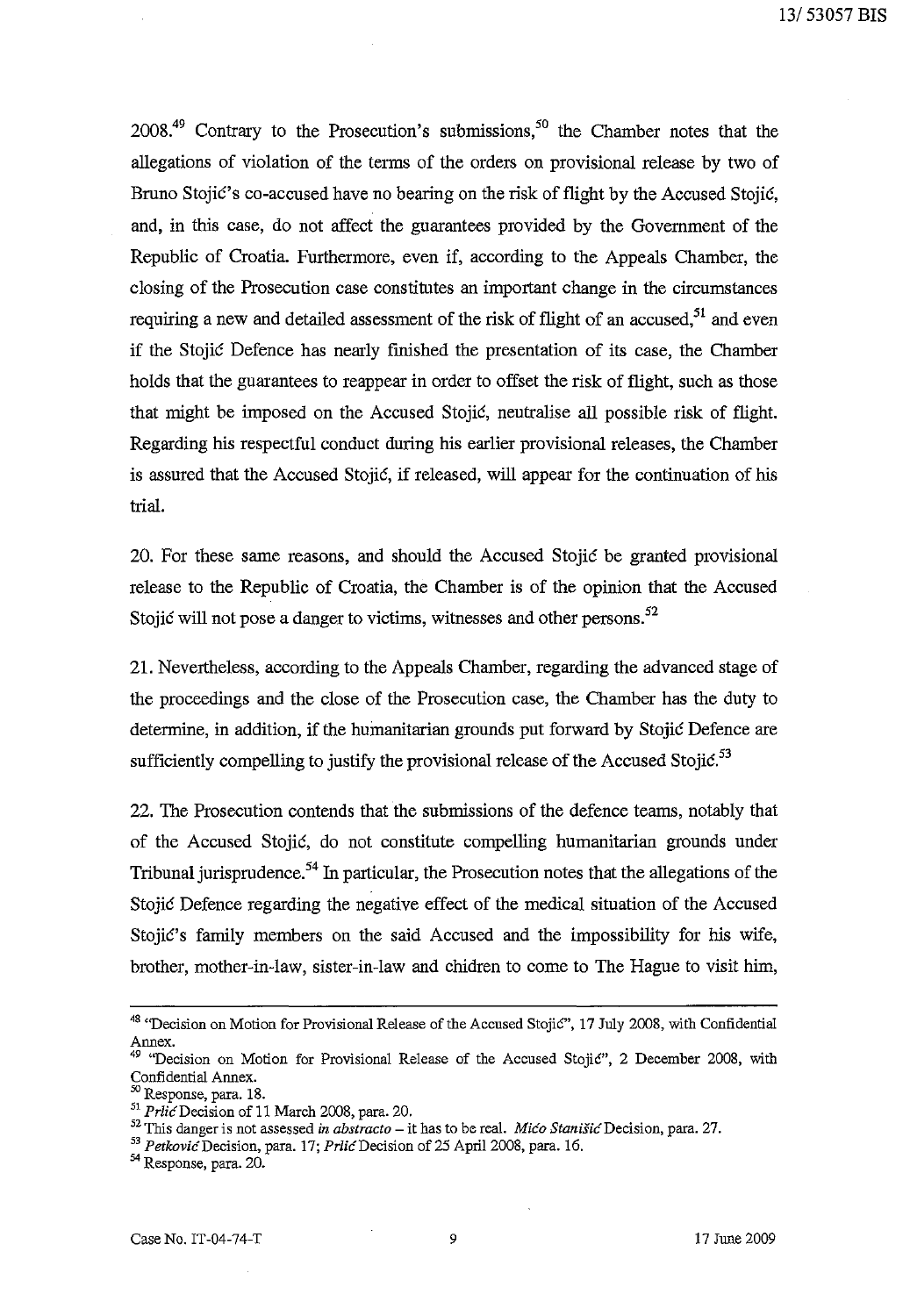have not been substantiated.<sup>55</sup> In this respect, the Chamber recalls that it has the duty to consider each request for provisional release in the light of the particular circumstances of the Accused, $56$  and that such an assessment is made at the time when it reaches its decision on provisional release, but it must also envisage as far as possible how the circumstances will have changed when the accused is to reappear before the Tribunal.<sup>57</sup> Consequently, as long as the Chamber considers that a ground raised by an accused  $-$  in light of his current situation  $-$  is sufficiently compelling, it may justify the provisional release of an accused.

23. From the medical certificates presented by the Stojic Defence, the Chamber notes the psychological ailments that the wife of the Accused Stojic is experiencing, in addition to the precarious physical state of health of several of his family members. The Chamber undertook an in-depth assessment, as detailed in the Confidential Annex attached to this Decision, of the documents submitted by the Accused Stojic in support of his Motion, and holds that the presence of the Accused Stojic during a short period could help his wife and other family members to overcome their difficulties, whilst alleviating his own anxiety. The Chamber therefore characterises the humanitarian grounds raised by the Stojic Defence as sufficiently compelling to justify the provisional release of the Accused Stojic.

24. The Chamber recalls that, in order to establish whether the requirements of Rule 65 (B) of the Rules have been met, it must consider all the relevant factors which a reasonable Trial Chamber would be expected to consider in order to come to a decision, in light of the current particular circumstances of the accused.<sup>58</sup> In this instance, the Chamber must also consider that the Accused Stojic surrendered voluntarily to the Tribunal and his exemplary conduct before and during the proceedings, even after the close of the Prosecution case. Moreover, the Chamber will suspend the hearings during the 2009 summer judicial recess. As a result, there

<sup>55</sup> Response, paras 25 and 26.

*<sup>56</sup> Tarculovski* **Decision, para. 7;** *Jovica StaniSic* **Decision, para. 35;** *Petkovic* **Decision, para. 8;** *Prlic*  Decision of 25 April 2008, para. 10; *Mićo Stanišić* Decision, para. 8.

*Sl Javica StaniJ'iCDecision,* para. 35; *PetkavicDecision,* para. B; *PrlicDecision* of 25 April 200B, para. 10; Mico Stanišic Decision, para. 8.

*<sup>58</sup> Mica StanisicDecision,* **para. 8;** *Jovica StaniSicDecision,* **para. 35;** *PetkovicDecision,* **para. 8;** *Prlic*  Decision of 25 April 200B, para. 10; Decision on Jadranko Prlic Appeal Against the *Decision Relative ala Demande de Mise en Liberte Provisoire de l"Accuse Prlic,* 9 April 2009, 5 June 2009 ("Decision of 5 June 2009"), para. 13.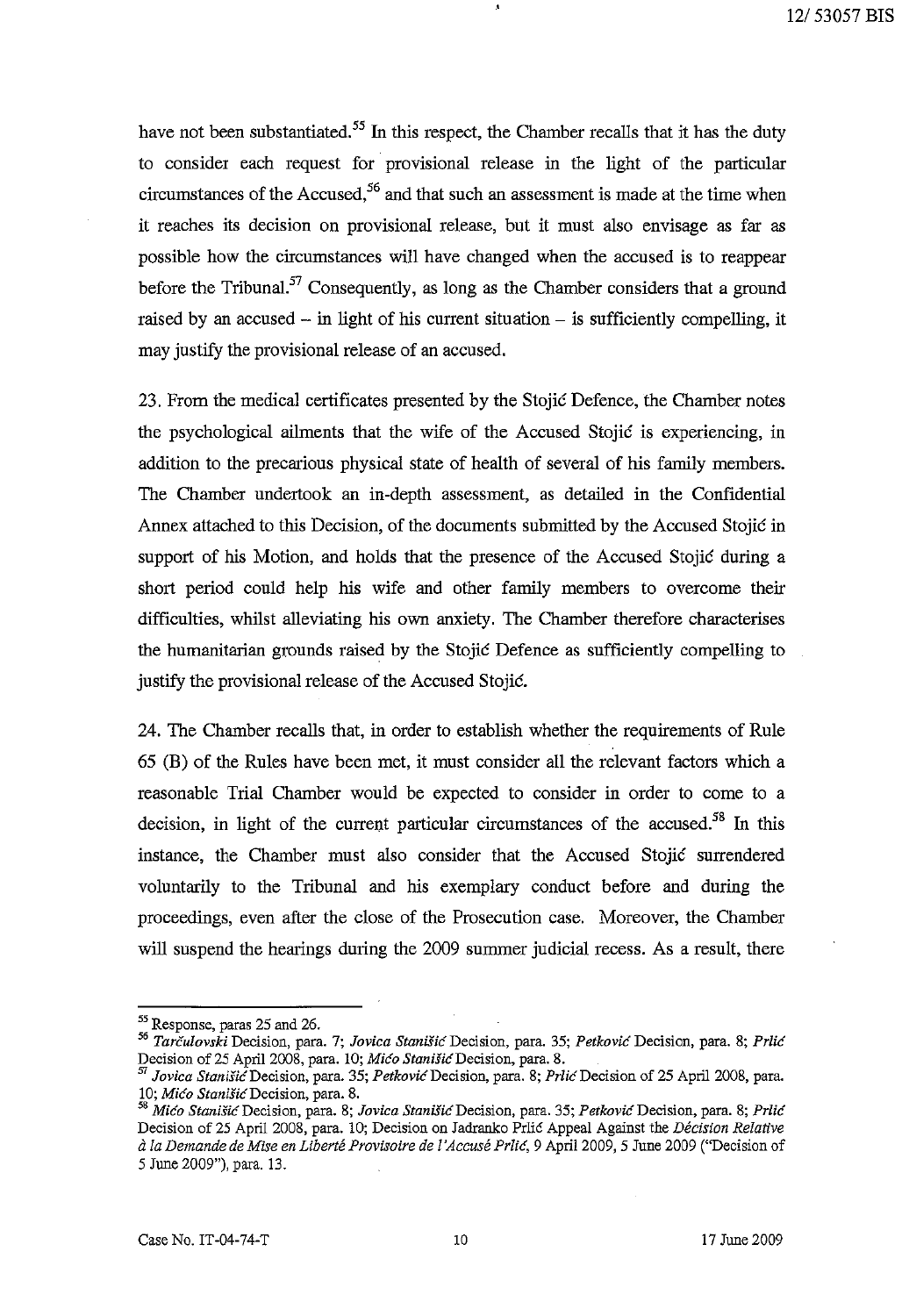will be no judicial activity requiring the presence of the Accused Stojic during this period.

25. The Chamber also recalls that in keeping with the case-law of the Appeals Chamber, the length of provisional release at this late stage of the proceedings, and in particular after the close of the Prosecution case, must be proportional to the circumstances and to the sufficiently compelling humanitarian grounds that justify the provisional release.<sup>59</sup> Moreover, the Chamber recalls that the factors that it has to take into account affect not only the decision to grant or deny provisional release, but also, the length of the stay, if appropriate. The Chamber must also find, *inter alia,* the proper balance between the nature and the weight of the circumstances justifying provisional release for humanitarian reasons and its duration.<sup>60</sup>

26. In the present case, the Accused Stojic is requesting provisional release for an unspecified period between 27 July and 14 August 2009, during the 2009 summer judicial recess.<sup>61</sup> The Chamber deems it necessary to limit the duration of the provisional release to a period of time not exceeding that required for the Accused Stojic to visit his ailing family members, which would also include the time of the round trip journey. The Chamber therefore deems that a provisional release not exceeding twelve days is proportionate to the gravity of the state of health of the Accused Stojic.

#### **V. CONCLUSION**

27. For these reasons, the Chamber is convinced that the Accused Stojic offers sufficiently compelling humanitarian grounds and holds that provisional release not exceeding twelve days (including travel) is proportionate to the gravity of the state of health of the wife and several family members of the Accused Stojic. Consequently, in exercising its discretionary power, the Chamber decides to grant provisional release to the Accused Stojic.

28. In view of the circumstances of the case and advanced stage of the proceedings, the Chamber deems it necessary for the provisional release of the Accused Stojic to

*<sup>59</sup> PetkovicDecision,* para. 17; *PrlicDecision* of 25 Apri12008, para. 16.

<sup>&#</sup>x27;" *PetkovicDecision,* para. 17; *PrlicDecision* of 25 Apri12008, para. 1'8.

<sup>61</sup> Motion, para. 1.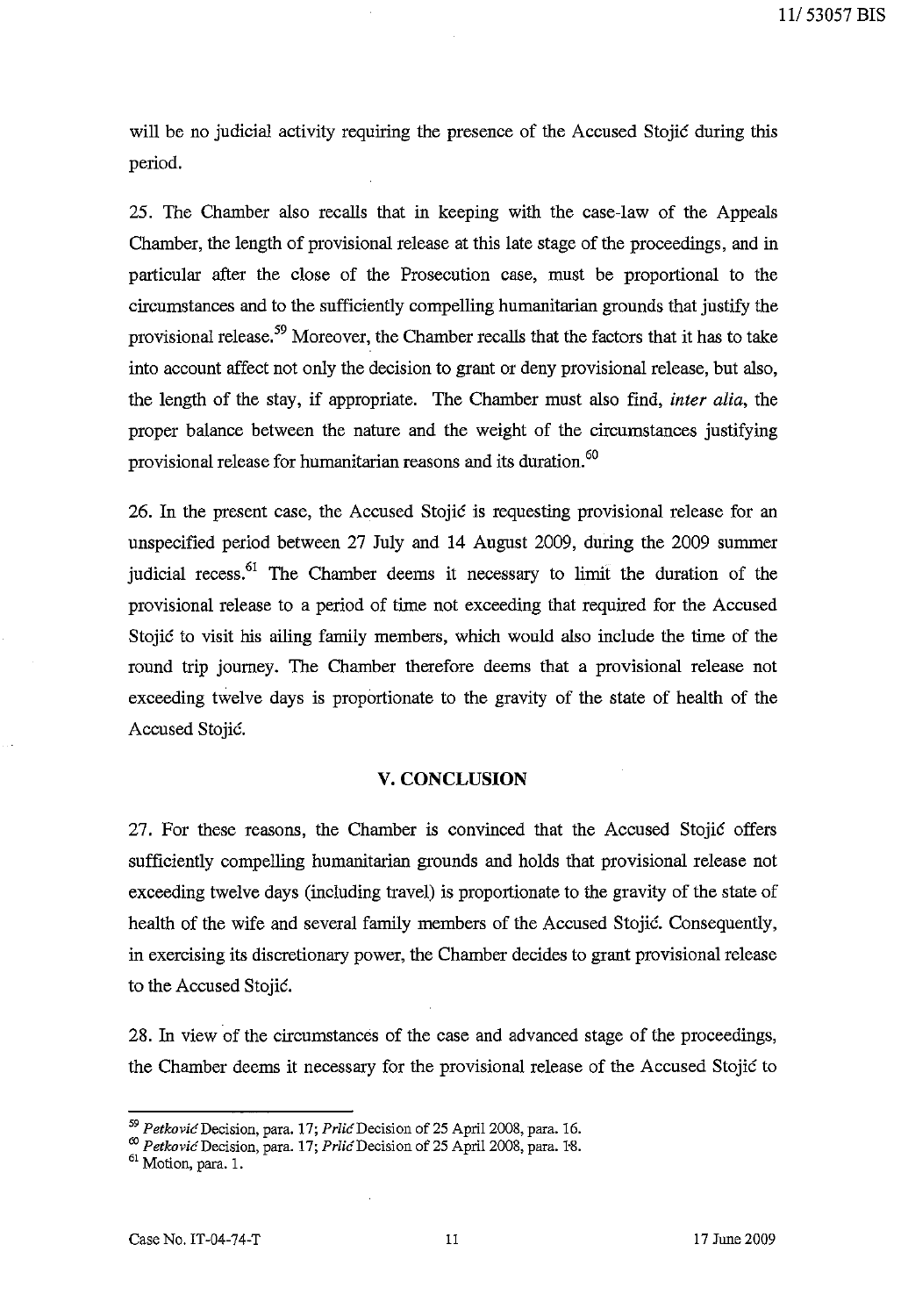10/53057 BIS

take place under home confinement.  $62$  The Chamber decides that, in this context, the Croatian authorities shall maintain around-the-clock surveillance of the Accused Stojic during his stay, and submit a situation report every three days.

29. As such, the Accused Stojic will be released during the period and according to the conditions set forth in the Confidential Annex attached to the present Decision.

30. Nevertheless, the Chamber decides to stay the enforcement of the Decision to release the Accused Stojic until a ruling has been made on the appeal the Prosecution intends to lodge.<sup>63</sup>

# **VI. DISPOSITION**

# **FOR THE FOREGOING REASONS,** the Chamber,

**PURSUANT TO** Rules 65 (B) and 65 (E) of the Rules,

**PARTIALLY GRANTS** the Motion,

**ORDERS** the provisional release of the Accused Stojic during the period and according to the conditions set forth in the Confidential Annex attached to the present Decision,

# **AND,**

**ORDERS** the stay of this Decision until the Appeals Chamber has ruled on the appeal the Prosecution intends to lodge against this Decision.

Done in English and in French, the French version being authoritative.

 $62$  See in this regard the Confidential Annex attached to this Decision.

<sup>&</sup>lt;sup>63</sup> Response, paras 44 and 45.